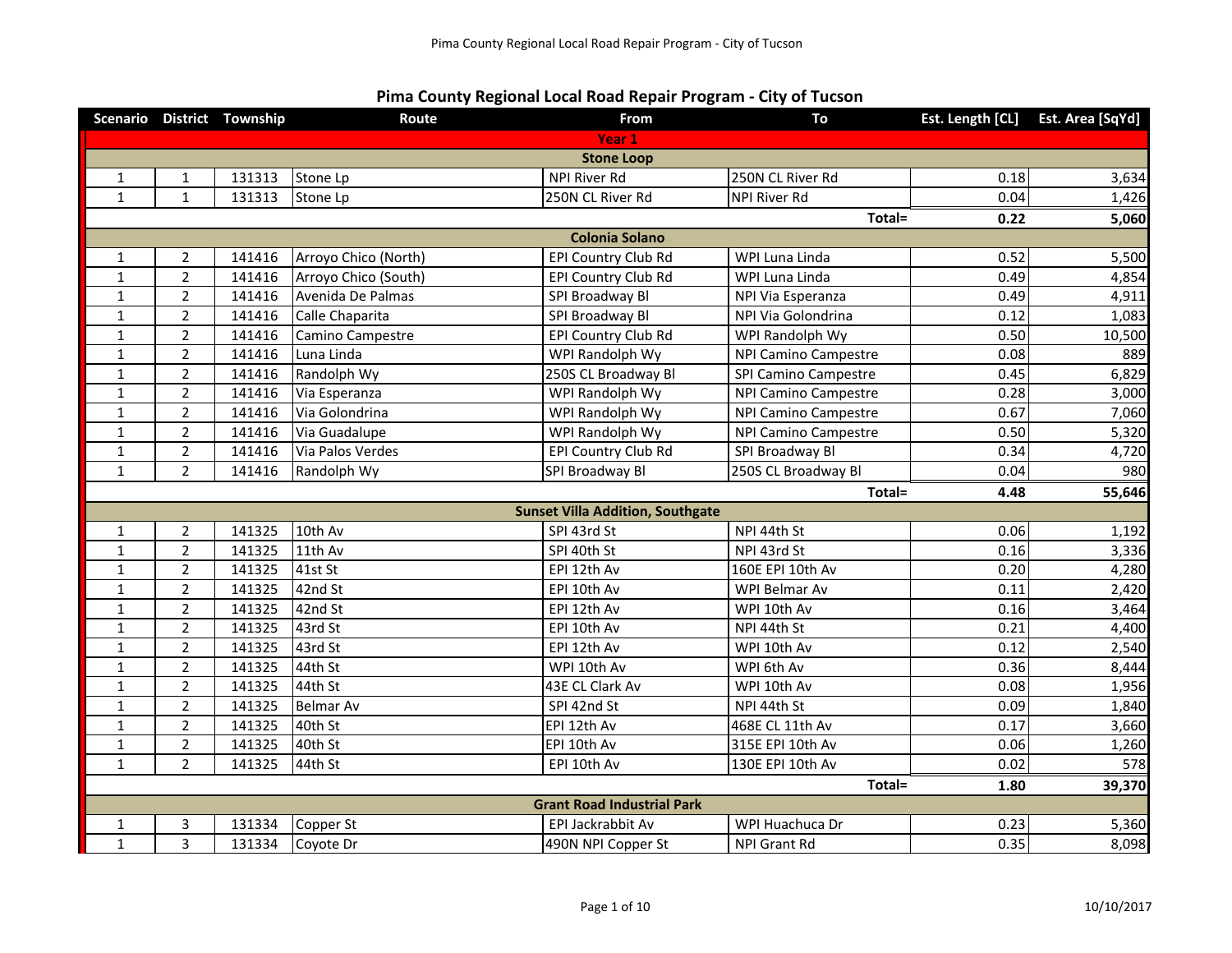|              |                         | Scenario District Township | Route              | From                         | To                      | Est. Length [CL] | Est. Area [SqYd] |
|--------------|-------------------------|----------------------------|--------------------|------------------------------|-------------------------|------------------|------------------|
| $\mathbf{1}$ | 3                       | 131334                     | Dragoon St         | 1250N NPI Grant Rd           | NPI Grant Rd            | 0.24             | 4,167            |
| $\mathbf{1}$ | $\overline{3}$          | 131334                     | Huachuca Dr        | NPI Copper St                | NPI Grant Rd            | 0.25             | 5,867            |
| $\mathbf{1}$ | 3                       | 131334                     | Jackrabbit Av      | 640N NPI Copper St           | <b>NPI Grant Rd</b>     | 0.40             | 9,333            |
|              |                         |                            |                    |                              | Total=                  | 1.47             | 32,825           |
|              |                         |                            |                    | <b>Pullman City Addition</b> |                         |                  |                  |
| $\mathbf{1}$ | 3                       | 131326                     | Pelaar Dr          | 1390W WPI Oracle Rd          | WPI Oracle Rd           | 0.26             | 3,707            |
| $\mathbf{1}$ | 3                       | 131326                     | Simmons Rd         | <b>EPI Fairview Av</b>       | WPI Oracle Rd           | 0.49             | 6,853            |
| $\mathbf{1}$ | 3                       | 131326                     | Thurber Rd         | <b>EPI Fairview Av</b>       | WPI Oracle Rd           | 0.49             | 8,567            |
|              |                         |                            |                    |                              | Total=                  | 1.24             | 19,127           |
|              |                         |                            |                    | <b>Silver Shadow Estates</b> |                         |                  |                  |
| $\mathbf{1}$ | 4                       | 141505                     | Adams Dr           | <b>EPI Fremming Av</b>       | <b>NPI Fairmount St</b> | 0.11             | 2,080            |
| $\mathbf{1}$ | 4                       | 141505                     | Adams St           | EPI Grady Av                 | <b>WPI Pantano Rd</b>   | 0.24             | 4,516            |
| $\mathbf{1}$ | 4                       | 141505                     | <b>Bellevue St</b> | 525W WPI Pantano Rd          | WPI Pantano Rd          | 0.10             | 1,400            |
| $\mathbf{1}$ | 4                       | 141505                     | Elida St           | EPI Grady Av                 | WPI Pantano Rd          | 0.24             | 4,498            |
| $\mathbf{1}$ | 4                       | 141505                     | Fairmount Pl       | 530W WPI Fremming Av         | <b>WPI Fremming Av</b>  | 0.10             | 1,884            |
| $\mathbf{1}$ | 4                       | 141505                     | Fairmount St       | <b>WPI Fremming Av</b>       | 415W WPI Pantano Rd     | 0.28             | 4,867            |
| $\mathbf{1}$ | 4                       | 141505                     | Fairmount St       | 415W WPI Pantano Rd          | WPI Pantano Rd          | 0.08             | 1,844            |
| $\mathbf{1}$ | 4                       | 141505                     | <b>Fremming Av</b> | CL Lee St                    | <b>NPI Fairmount St</b> | 0.13             | 2,471            |
| $\mathbf{1}$ | $\overline{\mathbf{4}}$ | 141505                     | <b>Fremming Av</b> | SPI Pima St                  | CL Lee St               | 0.12             | 2,258            |
| $\mathbf{1}$ | 4                       | 141505                     | <b>Fremming Av</b> | 740N NPI Speedway Bl         | NPI Speedway Bl         | 0.14             | 2,960            |
| $\mathbf{1}$ | 4                       | 141505                     | Grady Av           | SPI Fairmount St             | NPI Speedway Bl         | 0.24             | 5,533            |
| $\mathbf{1}$ | 4                       | 141505                     | <b>Grady Av</b>    | SPI Pima St                  | SPI Fairmount St        | 0.25             | 5,224            |
| $\mathbf{1}$ | 4                       | 141505                     | Kelly Pl           | SPI Pima St                  | 316S SPI Pima St        | 0.06             | 1,124            |
| $\mathbf{1}$ | $\overline{\mathbf{4}}$ | 141505                     | Lee Pl             | 529W WPI Fremming Av         | <b>WPI Fremming Av</b>  | 0.10             | 1,881            |
| $\mathbf{1}$ | 4                       | 141505                     | Lee St             | <b>EPI Fremming Av</b>       | WPI Grady Av            | 0.13             | 2,382            |
| $\mathbf{1}$ | 4                       | 141505                     | Lee St             | EPI Grady Av                 | WPI Pantano Rd          | 0.24             | 4,533            |
| $\mathbf{1}$ | 4                       | 141505                     | Pima St            | WPI Camino Pio Decimo        | WPI Pantano Rd          | 0.36             | 8,436            |
| $\mathbf{1}$ | $\overline{\mathbf{4}}$ | 141505                     | Pima St            | 456W CL Heatherbrae Av       | WPI Camino Pio Decimo   | 0.15             | 4,096            |
| $1\,$        | 4                       | 141505                     | Prudence Rd        | 1266N NPI Speedway Bl        | 250N CL Speedway Bl     | 0.20             | 3,108            |
| $\mathbf{1}$ | 4                       | 141505                     | Prudence Rd        | 250N CL Speedway Bl          | NPI Speedway Bl         | 0.04             | $\overline{971}$ |
|              |                         |                            |                    |                              | Total=                  | 3.31             | 66,066           |
|              |                         |                            |                    | <b>Casa Real</b>             |                         |                  |                  |
| $\mathbf{1}$ | 4                       | 141508                     | 3rd St             | 150W WPI Grady Av            | WPI Pantano Rd          | 0.14             | 2,500            |
| $\mathbf{1}$ | 4                       | 141508                     | 4th St             | 502W WPI Pantano Rd          | WPI Pantano Rd          | 0.10             | 1,673            |
| $\mathbf{1}$ | 4                       | 141508                     | <b>Baker St</b>    | 460W WPI Pantano Rd          | WPI Pantano Rd          | 0.09             | 1,533            |
| $\mathbf{1}$ | 4                       | 141508                     | Capron Pl          | 238N NPI Hawthorne St        | NPI Hawthorne St        | 0.05             | 793              |
| $1\,$        | 4                       | 141508                     | Colette St         | EPI Grady Av                 | WPI Pantano Rd          | 0.10             | 1,733            |
| $\mathbf{1}$ | $\overline{4}$          | 141508                     | Grady Av           | SPI 3rd St                   | <b>EPI Colette St</b>   | 0.06             | 1,133            |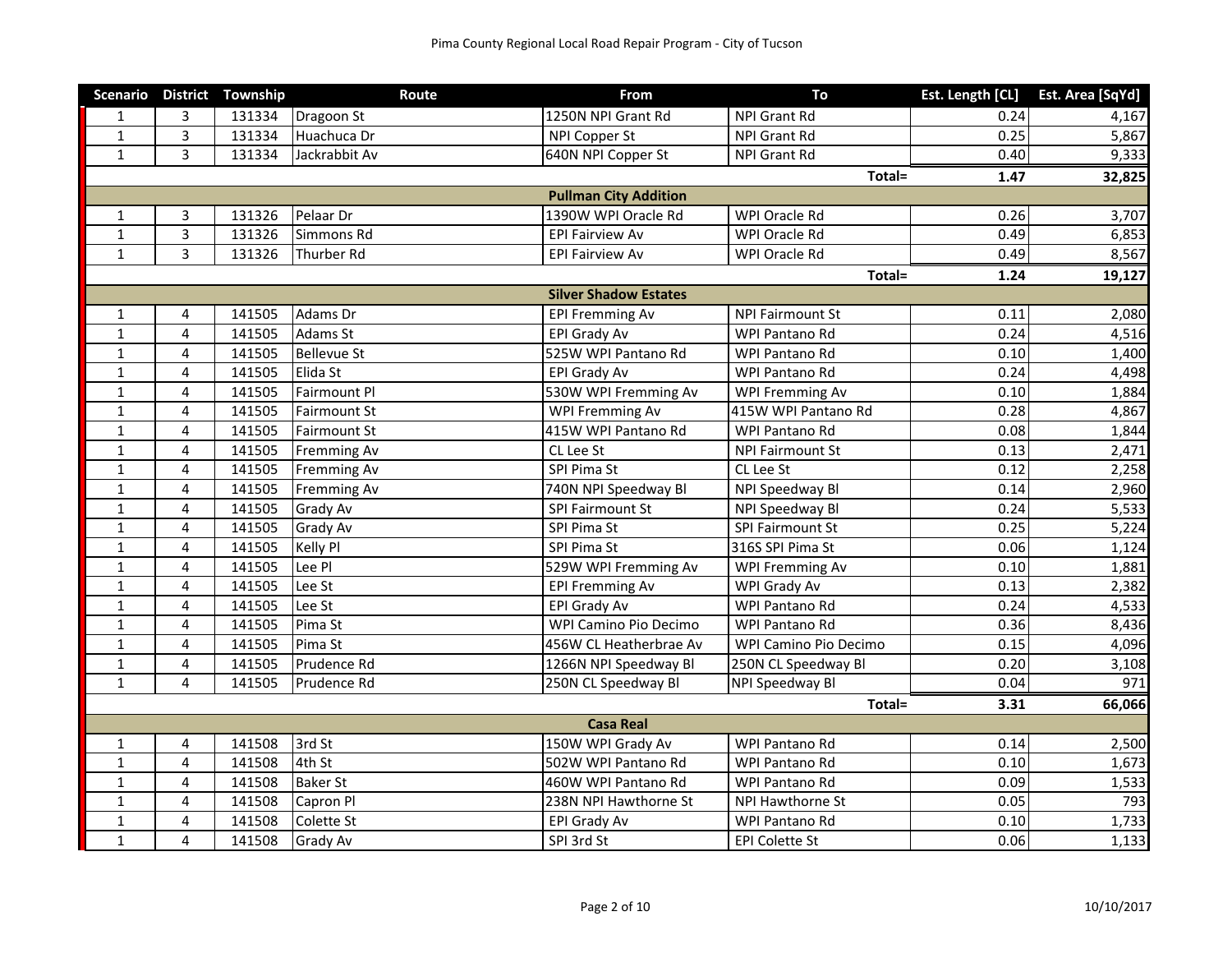|              |                | Scenario District Township | Route                        | From                          | To                   | Est. Length [CL] | Est. Area [SqYd] |
|--------------|----------------|----------------------------|------------------------------|-------------------------------|----------------------|------------------|------------------|
| $\mathbf{1}$ | 4              | 141508                     | <b>Grady Av</b>              | SPI Hawthorne St              | NPI Rosewood St      | 0.04             | 667              |
| $\mathbf{1}$ | 4              | 141508                     | Hawthorne St                 | 350W CL Grady Av              | WPI Pantano Rd       | 0.20             | 3,523            |
| $\mathbf{1}$ | 4              | 141508                     | Hawthorne St (cul-de-sac #1) | 109N CL Hawthorne St          | NPI Hawthorne St     | 0.02             | 732              |
| $\mathbf{1}$ | $\overline{4}$ | 141508                     | Rosewood St                  | 240W CL Grady Av              | WPI Pantano Rd       | 0.18             | 3,227            |
|              |                |                            |                              |                               | Total=               | 0.98             | 17,514           |
|              |                |                            |                              | <b>Mitman Addition</b>        |                      |                  |                  |
| $\mathbf{1}$ | 5              | 141411                     | 2nd St                       | <b>EPI Rosemont BI</b>        | WPI Craycroft Rd     | 0.47             | 9,920            |
| $\mathbf 1$  | 5              | 141411                     | 3rd St                       | <b>EPI Beverly Av</b>         | WPI Craycroft Rd     | 0.24             | 4,722            |
| $\mathbf 1$  | 5              | 141411                     | 3rd St                       | EPI Magnolia Av               | WPI Beverly Av       | 0.12             | 2,500            |
| $\mathbf{1}$ | 5              | 141411                     | 4th St                       | EPI Magnolia Av               | WPI Craycroft Rd     | 0.35             | 7,400            |
| $\mathbf{1}$ | 5              | 141411                     | Alhambra Pl                  | EPI Magnolia Av               | 540E EPI Magnolia Av | 0.10             | 2,160            |
| $\mathbf{1}$ | 5              | 141411                     | <b>Baker St</b>              | EPI Magnolia Av               | WPI Woodland Av      | 0.23             | 4,920            |
| $\mathbf{1}$ | 5              | 141411                     | <b>Beverly Av</b>            | SPI Speedway Bl               | NPI 5th St           | 0.48             | 10,160           |
| $\mathbf{1}$ | 5              | 141411                     | Duffy Pl                     | SPI Rosewood St               | 199S SPI Rosewood St | 0.04             | 796              |
| $\mathbf{1}$ | 5              | 141411                     | Hawthorne Pl                 | EPI Magnolia Av               | 588E EPI Magnolia Av | 0.11             | 2,352            |
| $\mathbf{1}$ | 5              | 141411                     | Hawthorne Pl                 | 465W WPI Magnolia Av          | WPI Magnolia Av      | 0.09             | 1,860            |
| $\mathbf{1}$ | 5              | 141411                     | <b>Hawthorne St</b>          | <b>EPI Beverly Av</b>         | WPI Craycroft Rd     | 0.24             | 4,722            |
| $\mathbf{1}$ | 5              | 141411                     | Magnolia Av                  | SPI Speedway Bl               | NPI 5th St           | 0.48             | 10,160           |
| $\mathbf{1}$ | 5              | 141411                     | Rosewood St                  | <b>EPI Beverly Av</b>         | WPI Craycroft Rd     | 0.24             | 5,000            |
| $\mathbf{1}$ | 5              | 141411                     | Rosewood St                  | EPI Magnolia Av               | WPI Beverly Av       | 0.12             | 2,500            |
| $\mathbf{1}$ | 5              | 141411                     | Rosewood St                  | <b>EPI Rosemont Bl</b>        | WPI Magnolia Av      | 0.12             | 2,560            |
| $\mathbf{1}$ | 5              | 141411                     | <b>Woodland Av</b>           | SPI Speedway Bl               | NPI 5th St           | 0.48             | 10,160           |
|              |                |                            |                              |                               | Total=               | 3.91             | 81,892           |
|              |                |                            |                              | <b>Rodeo Addition</b>         |                      |                  |                  |
| $\mathbf{1}$ | 5              | 151301                     | Annapolis Dr                 | SPI Thoroughbred St           | NPI Olive St         | 0.14             | 2,040            |
| $\mathbf{1}$ | 5              | 151301                     | Fletcher Av                  | <b>EPI Nogales Hy</b>         | 264E EPI Nogales Hy  | 0.05             | 733              |
| $\mathbf{1}$ | 5              | 151301                     | Fletcher Av                  | NPI Thoroughbred St           | 23S CL Vaquero Pl    | 0.24             | 3,360            |
| $1\,$        | 5              | 151301                     | Fletcher Av                  | SPI Irvington Rd              | NPI Thoroughbred St  | 0.25             | 4,949            |
| $\mathbf{1}$ | 5              | 151301                     | Hampton Roads Dr             | SPI Thoroughbred St           | NPI Vaquero Pl       | 0.19             | 2,720            |
| $\mathbf{1}$ | 5              | 151301                     | Olive St                     | <b>EPI Nogales Hy</b>         | WPI Vaquero Pl       | 0.06             | 727              |
| $\mathbf{1}$ | 5              | 151301                     | Olive St                     | WPI Vaquero Pl                | WPI Annapolis Dr     | 0.06             | 700              |
| $\mathbf{1}$ | 5              | 151301                     | Thoroughbred St              | <b>EPI Annapolis Dr</b>       | WPI Fletcher Av      | 0.11             | 2,087            |
| $\mathbf{1}$ | 5              | 151301                     | Vaquero Pl                   | SPI Olive St                  | WPI Fletcher Av      | 0.18             | 2,533            |
|              |                |                            |                              |                               | Total=               | 1.28             | 19,849           |
|              |                |                            |                              | Santa Cruz Ln & Starr Pass Bl |                      |                  |                  |
| $\mathbf{1}$ | 5              | 141323                     | 24th St                      | EPI Santa Cruz Ln             | WPI Farmington Rd    | 0.31             | 3,667            |
| $\mathbf{1}$ | 5              | 141323                     | 25th St                      | EPI Santa Cruz Ln             | WPI Verdugo Av       | 0.12             | 1,491            |
| $\mathbf{1}$ | 5              | 141323                     | Farmington Rd                | SPI Starr Pass Bl             | 625S SPI 24th St     | 0.25             | 3,178            |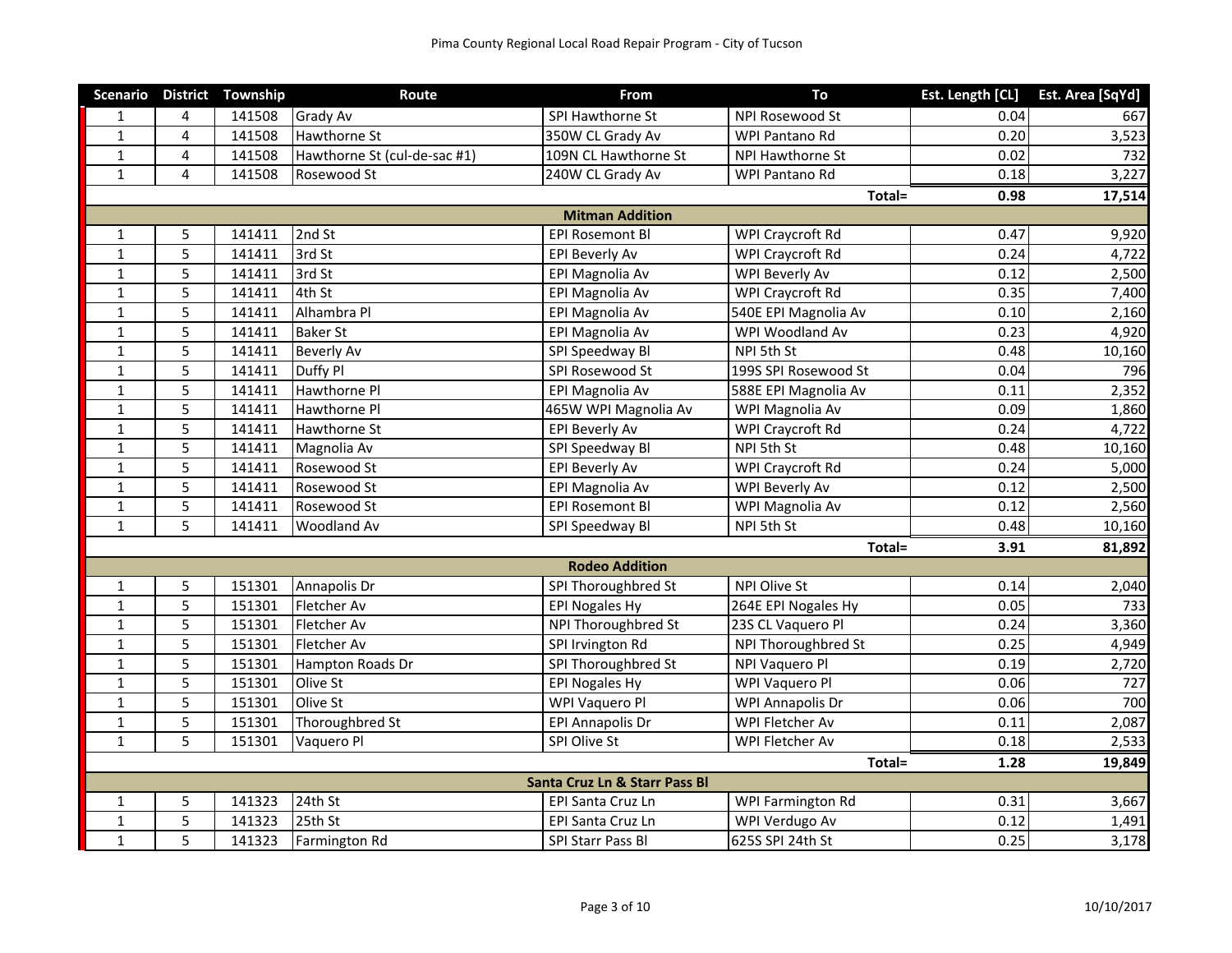|                |                | Scenario District Township | Route               | From                       | To                     | Est. Length [CL] | Est. Area [SqYd] |
|----------------|----------------|----------------------------|---------------------|----------------------------|------------------------|------------------|------------------|
| 1              | 5              | 141323                     | Santa Cruz Ln       | SPI Starr Pass Bl          | NPI Silverlake Rd      | 0.49             | 6,907            |
| $\mathbf{1}$   | 5              | 141323                     | Verdugo Av          | SPI 24th St                | NPI 25th St            | 0.09             | 1,450            |
|                |                |                            |                     |                            | Total=                 | 1.26             | 16,693           |
|                |                |                            |                     | Year <sub>2</sub>          |                        |                  |                  |
|                |                |                            |                     | <b>Calle Rosario</b>       |                        |                  |                  |
| $\overline{2}$ | $\mathbf{1}$   | 131425                     | Calle Rosario       | SPI River Rd               | 880S CL River Rd       | 0.16             | 2,987            |
|                |                |                            |                     |                            | Total=                 | 0.16             | 2,987            |
|                |                |                            |                     | <b>Swan Park Addition</b>  |                        |                  |                  |
| 2              | $\overline{2}$ | 141422                     | 24th St             | <b>EPI Belvedere Av</b>    | WPI Swan Rd            | 0.25             | 3,166            |
| $\overline{2}$ | $\overline{2}$ | 141422                     | 25th St             | EPI Belvedere Av           | WPI Swan Rd            | 0.24             | 3,440            |
| $\overline{2}$ | $\overline{2}$ | 141422                     | 26th St             | EPI Belvedere Av           | WPI Swan Rd            | 0.24             | 4,873            |
| $\overline{2}$ | $\overline{2}$ | 141422                     | 27th St             | <b>EPI Venice Av</b>       | WPI Swan Rd            | 0.12             | 2,456            |
| $\overline{2}$ | $\overline{2}$ | 141422                     | 28th St             | EPI Belvedere Av           | WPI Swan Rd            | 0.24             | 4,533            |
| $\overline{2}$ | $\overline{2}$ | 141422                     | 28th St             | EPI Columbus Bl            | WPI Belvedere Av       | 0.25             | 3,239            |
| $\overline{2}$ | $\overline{2}$ | 141422                     | <b>Belvedere Av</b> | SPI 22nd St                | NPI 29th St            | 0.49             | 8,567            |
| $\overline{2}$ | $\overline{2}$ | 141422                     | Juarez St           | EPI Belvedere Av           | WPI Swan Rd            | 0.25             | 3,166            |
| $\overline{2}$ | $\overline{2}$ | 141422                     | Sylvane St          | EPI Belvedere Av           | WPI Swan Rd            | 0.24             | 3,413            |
| $\overline{2}$ | $\overline{2}$ | 141422                     | Sylvane St          | <b>EPI Columbus BI</b>     | WPI Belvedere Av       | 0.24             | 3,440            |
| $\overline{2}$ | $\overline{2}$ | 141422                     | Venice Av           | SPI 26th St                | EPI 27th St            | 0.05             | 1,096            |
|                |                |                            |                     |                            | Total=                 | 2.61             | 41,389           |
|                |                |                            |                     | <b>Del Monte Village</b>   |                        |                  |                  |
| $\overline{2}$ | $\overline{2}$ | 141414                     | 17th St             | EPI Swan Rd                | WPI Janet Av           | 0.47             | 6,587            |
| $\overline{2}$ | $\overline{2}$ | 141414                     | 18th St             | EPI Swan Rd                | WPI Janet Av           | 0.47             | 6,667            |
| $\overline{2}$ | $\overline{2}$ | 141414                     | Calle Jabali        | EPI Swan Rd                | 223E EPI Swan Rd       | 0.42             | 6,413            |
| $\overline{2}$ | $\overline{2}$ | 141414                     | <b>Eastland St</b>  | EPI Swan Rd                | WPI Rosemont Av        | 0.54             | 7,547            |
| $\overline{2}$ | $\overline{2}$ | 141414                     | Janet Av            | SPI Winsett St             | <b>NPI Eastland St</b> | 0.22             | 3,147            |
| $\overline{2}$ | $\overline{2}$ | 141414                     | Montecito St        | EPI Swan Rd                | WPI Janet Av           | 0.47             | 6,600            |
| $\overline{2}$ | $\overline{2}$ | 141414                     | Niven Av            | SPI Winsett St             | <b>EPI Eastland St</b> | 0.22             | 4,053            |
| $\overline{2}$ | $\overline{2}$ | 141414                     | Rosemont Av         | SPI 16th St                | WPI Eastland St        | 0.22             | 4,720            |
|                |                |                            |                     |                            | Total=                 | 3.03             | 45,734           |
|                |                |                            |                     | <b>Grand View Addition</b> |                        |                  |                  |
| 2              | 2              | 141430                     | 37th St             | 410E EPI Euclid Av         | WPI Park Av            | 0.23             | 4,050            |
| $\overline{2}$ | $\overline{2}$ | 141430                     | 38th St             | 417E EPI Euclid Av         | WPI Park Av            | 0.23             | 4,571            |
| $\overline{2}$ | $\overline{2}$ | 141430                     | 39th St             | 417W WPI Euclid Av         | WPI Park Av            | 0.23             | 2,682            |
| $\overline{2}$ | $\overline{2}$ | 141430                     | Euclid Av           | SPI 36th St                | NPI 39th St            | 0.20             | 3,360            |
| $\overline{2}$ | $\overline{2}$ | 141430                     | <b>Euclid Av</b>    | SPI 39th St                | 225S CL 39th St        | 0.04             | 478              |
| $\overline{2}$ | $\overline{2}$ | 141430                     | <b>Tyndall Av</b>   | SPI 36th St                | 30S SPI 39th St        | 0.25             | 4,107            |
|                |                |                            |                     |                            | Total=                 | 1.18             | 19,248           |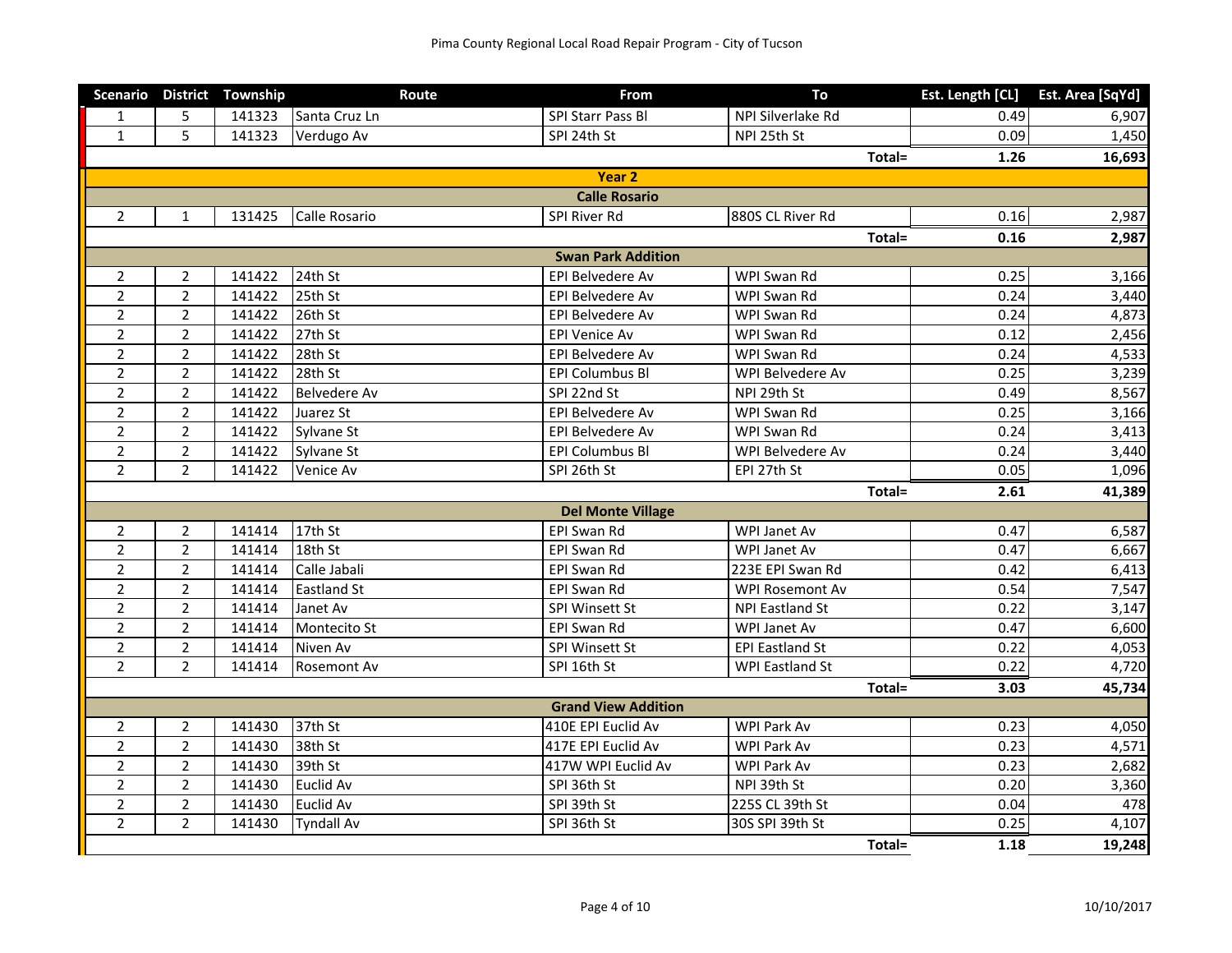|                |                | Scenario District Township | Route                        | From                                 | To                    |      | Est. Length [CL] Est. Area [SqYd] |
|----------------|----------------|----------------------------|------------------------------|--------------------------------------|-----------------------|------|-----------------------------------|
|                |                |                            |                              | <b>Coronado Heights</b>              |                       |      |                                   |
| $\overline{2}$ | 3              | 131336                     | Balboa Av                    | SPI Fort Lowell Rd                   | NPI Glenn St          | 0.49 | 10,308                            |
| $\overline{2}$ | 3              | 131336                     | <b>Blacklidge Dr</b>         | EPI Oracle Rd                        | WPI Stone Av          | 0.33 | 6,940                             |
| $\overline{2}$ | 3              | 131336                     | Castro Av                    | SPI Fort Lowell Rd                   | SPI Glenn St          | 0.49 | 10,280                            |
| $\overline{2}$ | 3              | 131336                     | Delano St                    | EPI Oracle Rd                        | <b>WPI Stone Av</b>   | 0.33 | 6,880                             |
| $\mathbf 2$    | $\overline{3}$ | 131335                     | <b>Florence St</b>           | EPI Castro Av                        | 238E EPI Castro Av    | 0.05 | 793                               |
| $\overline{2}$ | 3              | 131336                     | Laguna St                    | EPI Oracle Rd                        | WPI Stone Av          | 0.33 | 6,944                             |
| $\overline{2}$ | 3              | 131336                     | Mcfar Dr                     | EPI Balboa Av                        | WPI Tolman Dr         | 0.04 | 661                               |
| $\overline{2}$ | $\overline{3}$ | 131336                     | <b>Tolman Dr</b>             | SPI Laguna St                        | WPI Mcfar Dr          | 0.07 | 1,387                             |
|                |                |                            |                              |                                      | Total=                | 2.13 | 44,193                            |
|                |                |                            |                              | <b>Camino Seco &amp; Broadway Bl</b> |                       |      |                                   |
| $\mathbf 2$    | 4              | 141515                     | Antietam Pl                  | 400N NPI Chickamauga St              | NPI Chickamauga St    | 0.08 | 1,422                             |
| $\overline{2}$ | 4              | 141515                     | <b>Blacksburg Av</b>         | SPI Millett Dr                       | NPI Old Spanish Tr    | 0.18 | 4,117                             |
| $\mathbf 2$    | $\overline{4}$ | 141515                     | <b>Bluefield Pl</b>          | SPI Bluefield St                     | 390S SPI Bluefield St | 0.07 | 1,387                             |
| $\overline{2}$ | 4              | 141515                     | <b>Bluefield St</b>          | <b>EPI Porter Av</b>                 | WPI Gollob Rd         | 0.16 | 3,004                             |
| $\overline{2}$ | $\overline{4}$ | 141515                     | <b>Bluefield St</b>          | <b>EPI Staunton Dr</b>               | WPI Porter Av         | 0.20 | 3,680                             |
| $\overline{2}$ | 4              | 141515                     | Bluefield St (cul-de-sac #1) | SPI Bluefield St                     | 130S CL Bluefield St  | 0.02 | 958                               |
| $\overline{2}$ | $\overline{4}$ | 141515                     | Chickamauga St               | EPI Evelyn Av                        | WPI Gollob Rd         | 0.19 | 3,556                             |
| $\overline{2}$ | 4              | 141515                     | Cooper St                    | <b>EPI Camino Seco</b>               | WPI Gollob Rd         | 0.50 | 10,520                            |
| $\overline{2}$ | 4              | 141515                     | Cooper St (cul-de-sac #1)    | SPI Cooper St                        | 108S CL Cooper St     | 0.02 | 763                               |
| $\overline{2}$ | 4              | 141515                     | Evelyn Av                    | SPI Broadway Bl                      | NPI Cooper St         | 0.16 | 3,280                             |
| $\overline{2}$ | 4              | 141515                     | Front Royal Dr               | SPI Kenyon Dr                        | WPI Blacksburg Av     | 0.23 | 4,017                             |
| $\overline{2}$ | $\overline{4}$ | 141515                     | Gollob Rd                    | SPI Broadway Bl                      | 275S CL Cooper St     | 0.26 | 6,498                             |
| $\overline{2}$ | 4              | 141515                     | <b>Gollob Rd</b>             | 275S CL Cooper St                    | NPI Old Spanish Tr    | 0.51 | 12,924                            |
| $\overline{2}$ | 4              | 141515                     | Kenyon Dr                    | EPI Old Spanish Tr                   | WPI Gollob Rd         | 0.36 | 9,289                             |
| $\overline{2}$ | 4              | 141515                     | Kenyon Dr (cul-de-sac #2)    | 97N CL Kenyon Dr                     | NPI Kenyon Dr         | 0.01 | 572                               |
| $\overline{2}$ | 4              | 141515                     | Kirkpatrick Ci               | SPI Cooper St                        | SPI Cooper St         | 0.17 | 3,271                             |
| $\overline{2}$ | 4              | 141515                     | Kirkpatrick Ci (Eyebrow #1)  | 51W CL Kirkpatrick Ci                | EPI Kirkpatrick Ci    | 0.01 | 294                               |
| $\overline{2}$ | 4              | 141515                     | Kirkpatrick Ci (Eyebrow #2)  | SPI Kirkpatrick Ci                   | 76S CL Kirkpatrick Ci | 0.01 | 468                               |
| $\overline{2}$ | $\overline{4}$ | 141515                     | Mcclellan St                 | SPI Cooper St                        | WPI Porter Av         | 0.22 | 4,053                             |
| $\overline{2}$ | 4              | 141515                     | Mcclellan St (cul-de-sac #1) | 136N CL Mcclellan St                 | NPI Mcclellan St      | 0.02 | $\overline{923}$                  |
| $\overline{2}$ | $\overline{4}$ | 141515                     | Merrimac Pl                  | <b>CL Merrimac Pl</b>                | 66S CL Merrimac Pl    | 0.01 | 390                               |
| $\overline{2}$ | 4              | 141515                     | Merrimac Pl                  | 340W WPI Gollob Rd                   | WPI Gollob Rd         | 0.06 | 1,209                             |
| $\overline{2}$ | 4              | 141515                     | Millett Dr                   | SPI Kenyon Dr                        | WPI Gollob Rd         | 0.22 | 4,940                             |
| $\overline{2}$ | 4              | 141515                     | Monitor Pl                   | 460N NPI Chickamauga St              | NPI Chickamauga St    | 0.09 | 1,636                             |
| $\overline{2}$ | 4              | 141515                     | Porter Av                    | NPI Bluefield St                     | NPI Kenyon Dr         | 0.09 | 1,778                             |
| $\overline{2}$ | $\overline{4}$ | 141515                     | Porter Av                    | SPI Cooper St                        | NPI Bluefield St      | 0.12 | 2,169                             |
| $\overline{2}$ | 4              | 141515                     | Porter Av                    | SPI Kenyon Dr                        | WPI Gollob Rd         | 0.15 | 2,617                             |
| $\overline{c}$ | $\overline{4}$ | 141515                     | <b>Staunton Dr</b>           | <b>EPI Bluefield St</b>              | NPI Kenyon Dr         | 0.13 | 2,471                             |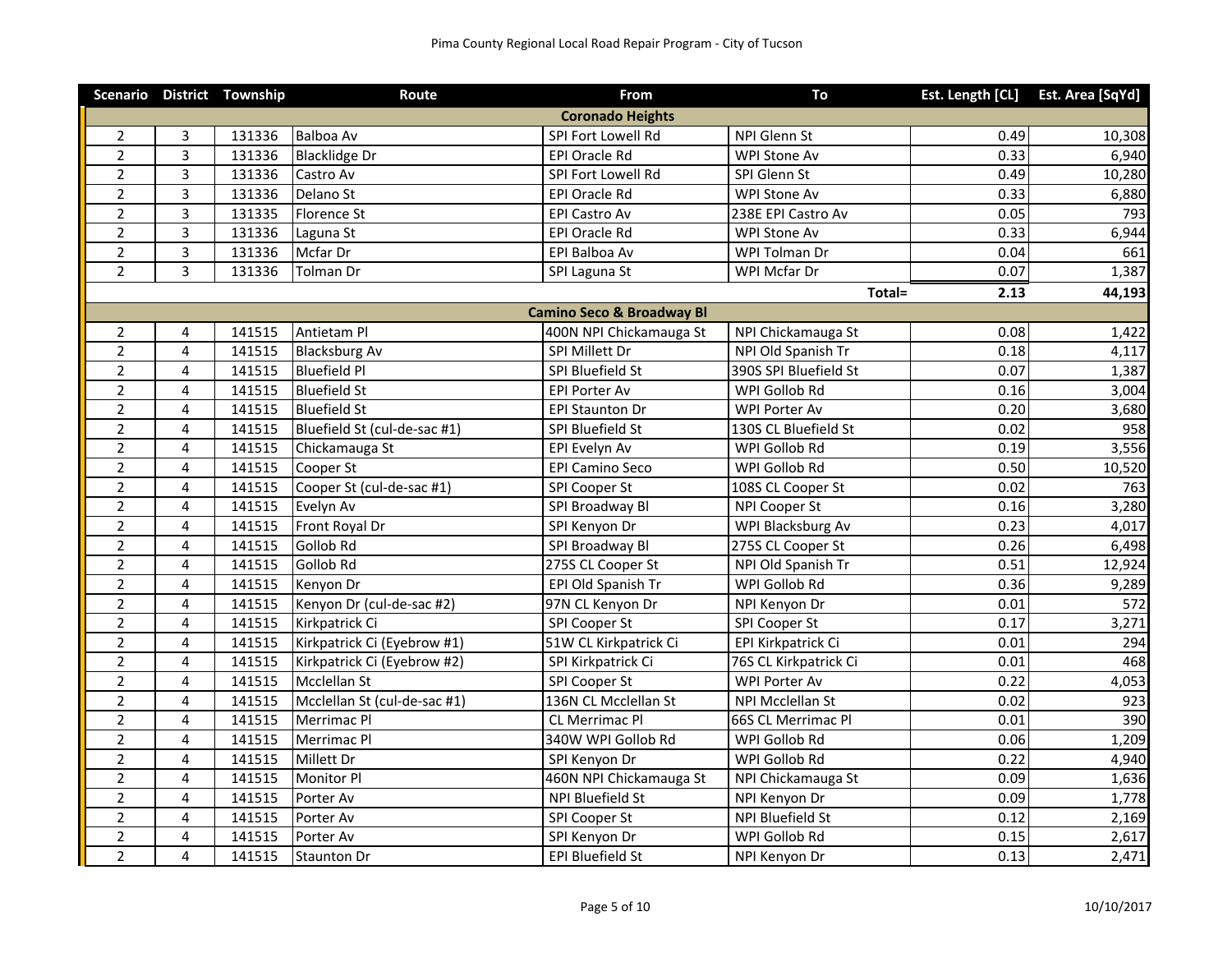|                |                | Scenario District Township | Route                       | From                       | To                     | Est. Length [CL] | Est. Area [SqYd] |
|----------------|----------------|----------------------------|-----------------------------|----------------------------|------------------------|------------------|------------------|
| $\overline{2}$ | 4              | 141515                     | <b>Staunton Dr</b>          | SPI Kenyon Dr              | WPI Blacksburg Av      | 0.17             | 2,957            |
| $\overline{2}$ | $\overline{4}$ | 141515                     | Staunton Dr (cul-de-sac #1) | 130W CL Staunton Dr        | <b>EPI Staunton Dr</b> | 0.02             | 958              |
|                |                |                            |                             |                            | Total=                 | 4.44             | 96,121           |
|                |                |                            |                             | <b>Palo Verde Addition</b> |                        |                  |                  |
| $\overline{2}$ | 5              | 141404                     | <b>Baxter Dr</b>            | SPI Seneca St              | NPI Pima St            | 0.24             | 5,100            |
| $\overline{2}$ | 5              | 141404                     | Calle Ricardo               | <b>EPI Tearney Dr</b>      | <b>NPI Edison St</b>   | 0.06             | 1,280            |
| $\overline{2}$ | 5              | 141404                     | Chrysler Dr                 | SPI Grant Rd               | NPI Seneca St          | 0.23             | 4,067            |
| $\overline{2}$ | 5              | 141433                     | Dodge Bl                    | 250S CL Grant Rd           | 250N CL Pima St        | 0.40             | 8,444            |
| $\overline{2}$ | 5              | 141404                     | <b>Edison Pl</b>            | 280W WPI Alvernon Wy       | WPI Alvernon Wy        | 0.05             | 1,120            |
| $\overline{2}$ | 5              | 141404                     | <b>Edison St</b>            | EPI Dodge Bl               | 13E EPI Elaine Bl      | 0.18             | 3,521            |
| $\overline{2}$ | 5              | 141404                     | <b>Edison St</b>            | EPI Palo Verde Bl          | WPI Richey Bl          | 0.12             | 2,520            |
| $\overline{2}$ | 5              | 141404                     | <b>Elaine Bl</b>            | SPI Grant Rd               | NPI Edison St          | 0.11             | 2,278            |
| $\overline{2}$ | 5              | 141404                     | <b>Gerald St</b>            | EPI Palo Verde Bl          | WPI Calle Ricardo      | 0.06             | 1,067            |
| $\overline{2}$ | 5              | 141404                     | <b>Hampton St</b>           | EPI Dodge Bl               | WPI Alvernon Wy        | 0.24             | 5,120            |
| $\overline{2}$ | 5              | 141404                     | <b>Hampton St</b>           | EPI Palo Verde Bl          | WPI Richey Bl          | 0.12             | 2,240            |
| $\overline{2}$ | 5              | 141404                     | North St                    | EPI Dodge Bl               | 311E EPI Dodge Bl      | 0.06             | 1,037            |
| $\overline{2}$ | 5              | 141404                     | <b>Richey Bl</b>            | SPI Grant Rd               | NPI Seneca St          | 0.23             | 4,083            |
| $\overline{2}$ | 5              | 141404                     | <b>Rosemary Dr</b>          | SPI Seneca St              | NPI Pima St            | 0.24             | 5,120            |
| $\overline{2}$ | 5              | 141404                     | Ryan Rd                     | 300W WPI Alvernon Wy       | WPI Alvernon Wy        | 0.06             | 1,200            |
| $\overline{2}$ | 5              | 141404                     | Seneca St                   | EPI Dodge Bl               | WPI Alvernon Wy        | 0.24             | 4,200            |
| $\overline{2}$ | 5              | 141404                     | Seneca St                   | EPI Palo Verde Bl          | WPI Dodge Bl           | 0.25             | 4,373            |
| $\overline{2}$ | 5              | 141404                     | <b>Tearney Dr</b>           | EPI Calle Ricardo          | WPI Richey Bl          | 0.06             | 662              |
| $\overline{2}$ | 5              | 141404                     | <b>Tearney Dr</b>           | <b>EPI Richey Bl</b>       | WPI Chrysler Dr        | 0.06             | 800              |
| $\overline{2}$ | 5              | 141404                     | Winstel BI                  | SPI Seneca St              | NPI Pima St            | 0.24             | 5,120            |
| $\overline{2}$ | 5              | 141404                     | Dodge BI                    | SPI Grant Rd               | 250S CL Grant Rd       | 0.00             | 978              |
| $\overline{2}$ | 5              | 141404                     | Dodge Bl                    | 250N CL Pima St            | <b>NPI Pima St</b>     | 0.02             | 848              |
|                |                |                            |                             |                            | Total=                 | 3.28             | 65,178           |
|                |                |                            |                             | 6th Av & Valencia          |                        |                  |                  |
| $\overline{2}$ | 5              | 151313                     | 4th Av                      | SPI Aragon Rd              | NPI Elvira Rd          | 0.12             | 2,083            |
| $\overline{2}$ | 5              | 151313                     | 5th Av                      | SPI Aragon Rd              | NPI Elvira Rd          | 0.12             | 2,083            |
| $\overline{2}$ | 5              | 151313                     | 5th Av                      | SPI Medina Rd              | NPI Sublime St         | 0.09             | 1,381            |
| $\overline{2}$ | 5              | 151313                     | Aragon Rd                   | EPI 6th Av                 | 284E CL Promenade Pl   | 0.20             | 4,374            |
| $\overline{2}$ | 5              | 151313                     | Aragon Rd                   | 284E CL Promenade Pl       | WPI Nogales Hy         | 0.18             | 2,656            |
| $\overline{2}$ | 5              | 151313                     | Calle Sevilla               | EPI 6th Av                 | WPI 5th Av             | 0.05             | 708              |
| $\overline{2}$ | 5              | 151313                     | Creekwood Ct                | 333N CL Sublime St         | NPI Sublime St         | 0.06             | 924              |
| $\overline{2}$ | 5              | 151313                     | Elvira Rd                   | EPI Missiondale Rd         | WPI Nogales Hy         | 0.50             | 11,062           |
| $\overline{2}$ | 5              | 151313                     | Medina Rd                   | EPI 6th Av                 | WPI Nogales Hy         | 0.38             | 5,528            |
| $\overline{2}$ | 5              | 151313                     | Missiondale Rd              | SPI Valencia Rd            | NPI Elvira Rd          | 0.50             | 10,049           |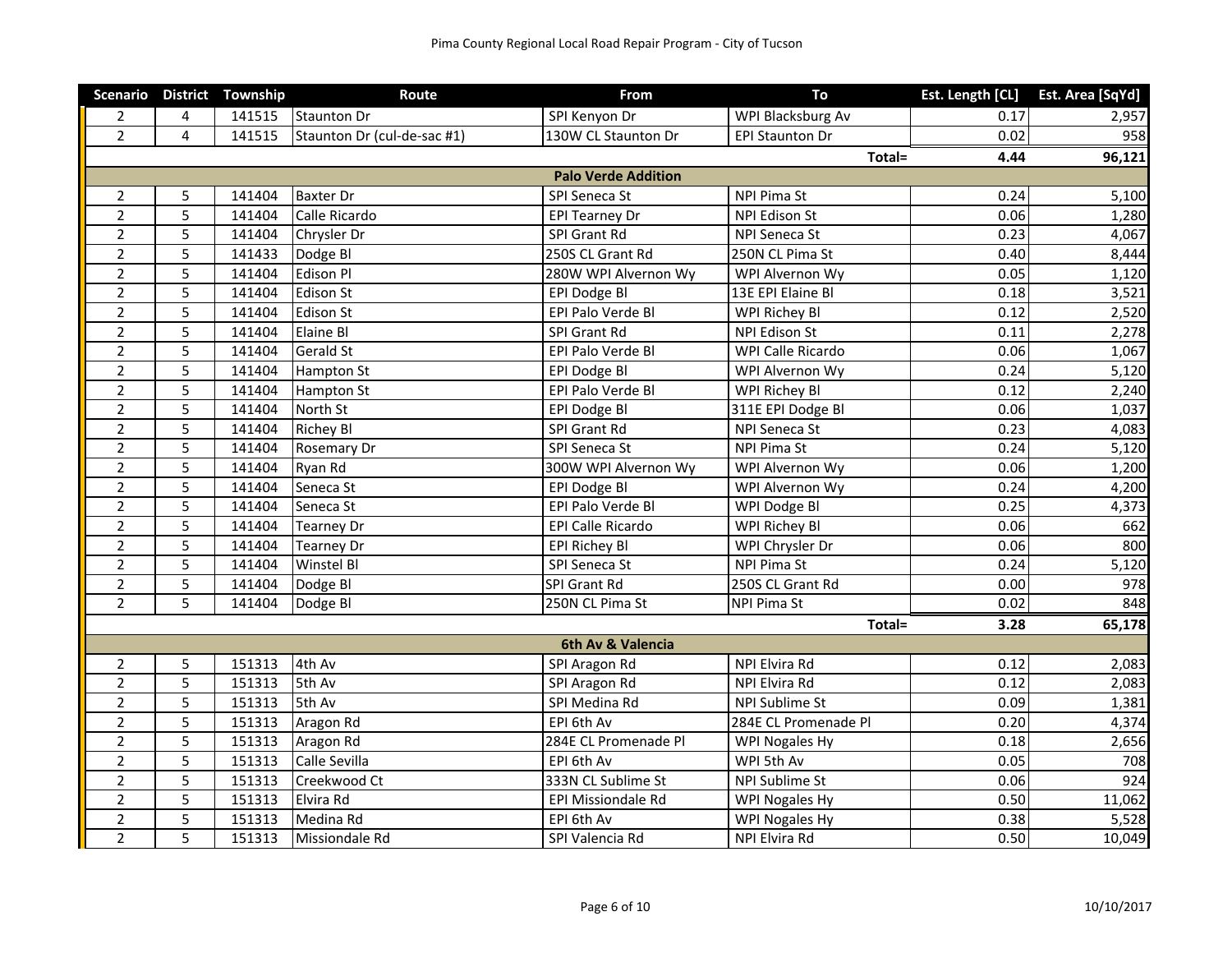|                     |                | Scenario District Township | Route                           | From                     | To                       | Est. Length [CL] | Est. Area [SqYd] |  |
|---------------------|----------------|----------------------------|---------------------------------|--------------------------|--------------------------|------------------|------------------|--|
| 2                   | 5              | 151313                     | Promenade Pl                    | 490N CL Aragon Rd        | NPI Aragon Rd            | 0.09             | 1,358            |  |
| $\overline{2}$      | 5              | 151313                     | Sublime St                      | EPI 6th Av               | WPI Promenade Pl         | 0.14             | 2,152            |  |
|                     |                |                            |                                 |                          | Total=                   | 2.43             | 44,358           |  |
|                     |                |                            |                                 | <b>Alternate</b>         |                          |                  |                  |  |
|                     |                |                            |                                 | <b>Pine Grove</b>        |                          |                  |                  |  |
| $\overline{3}$      | $\overline{2}$ | 141532                     | Basswood Pl                     | 250W NPI Silver Beech Av | NPI Silver Beech Av      | 0.05             | 889              |  |
| 3                   | $\overline{2}$ | 141532                     | <b>Boxwood Av</b>               | 313N NPI Dogwood St      | WPI Silver Beech Av      | 0.18             | 3,449            |  |
| $\overline{3}$      | $\overline{2}$ | 141532                     | Dogwood Av                      | EPI Dogwood Av           | NPI Poinciana Dr         | 0.23             | 4,302            |  |
| $\overline{3}$      | $\overline{2}$ | 141532                     | Dogwood Pl                      | SPI Dogwood St           | 600S SPI Dogwood St      | 0.11             | 2,133            |  |
| 3                   | $\overline{2}$ | 141532                     | Dogwood St                      | EPI Dogwood Av           | WPI Evergreen Av         | 0.25             | 5,360            |  |
| $\overline{3}$      | $\overline{2}$ | 141532                     | Dogwood St                      | EPI Evergreen Av         | WPI Pantano Rd           | 0.2              | 3,840            |  |
| 3                   | $\overline{2}$ | 141532                     | Evergreen Av                    | NPI Dogwood St           | NPI Poinciana Dr         | 0.23             | 7,200            |  |
| $\overline{3}$      | $\overline{2}$ | 141532                     | Evergreen Av                    | SPI Escalante Rd         | 128S SPI Escalante Rd    | 0.02             | 882              |  |
| $\overline{3}$      | $\overline{2}$ | 141532                     | Evergreen Av                    | 128S SPI Escalante Rd    | NPI Dogwood St           | 0.4              | 11,184           |  |
| $\overline{3}$      | $\overline{2}$ | 141532                     | Green Ash Pl                    | 290W WPI Silver Beech Av | WPI Silver Beech Av      | 0.05             | 1,031            |  |
| $\overline{3}$      | $\overline{2}$ | 141532                     | Hackberry Pl                    | SPI Silver Beech Av      | 300E EPI Silver Beech Av | 0.06             | 1,067            |  |
| 3                   | $\overline{2}$ | 141532                     | <b>Heather Pl</b>               | SPI Dogwood St           | 560S SPI Dogwood St      | 0.11             | 1,991            |  |
| 3                   | $\overline{2}$ | 141532                     | Joshua Pl                       | 270W WPI Silver Beech Av | WPI Silver Beech Av      | 0.05             | 960              |  |
| $\overline{3}$      | $\overline{2}$ | 141532                     | Juniper Dr                      | 130W WPI Knotty Pine Pl  | WPI Queen Palm Dr        | 0.13             | 2,372            |  |
| 3                   | $\overline{2}$ | 141532                     | Knotty Pine Pl                  | 500N NPI Juniper Dr      | NPI Juniper Dr           | 0.09             | 1,778            |  |
| $\overline{3}$      | $\overline{2}$ | 141532                     | Longleaf Pl                     | 30W WPI Silver Beech Av  | WPI Silver Beech Av      | 0.04             | 711              |  |
| 3                   | $\overline{2}$ | 141532                     | Lotus Ci                        | 250N NPI Lotus Pl        | NPI Lotus Pl             | 0.05             | 889              |  |
| $\overline{3}$      | $\overline{2}$ | 141532                     | Lotus Pl                        | EPI Dogwood Av           | 650E EPI Dogwood Av      | 0.12             | 2,311            |  |
| $\overline{3}$      | $\overline{2}$ | 141532                     | Pulpwood Pl                     | SPI Silver Beech Av      | 278S SPI Silver Beech Av | 0.05             | 988              |  |
| 3                   | $\overline{2}$ | 141532                     | Queen Palm Dr                   | SPI Escalante Rd         | 58S SPI Escalante Rd     | 0.01             | 245              |  |
| $\overline{3}$      | $\overline{2}$ | 141532                     | Queen Palm Dr                   | 58S SPI Escalante Rd     | 90S SPI Juniper Dr       | 0.32             | 7,228            |  |
| $\overline{3}$      | $\overline{2}$ | 141532                     | Queen Palm Dr                   | 90S SPI Juniper Dr       | WPI Evergreen Av         | 0.15             | 2,738            |  |
| $\overline{3}$      | $\overline{2}$ | 141532                     | Queen Palm Dr (cul-de-sac #1)   | 133W WPI Queen Palm Dr   | WPI Queen Palm Dr        | 0.03             | 754              |  |
| $\overline{3}$      | $\overline{2}$ | 141532                     | Redwood Pl                      | 274N NPI Dogwood St      | NPI Dogwood St           | 0.05             | 974              |  |
| 3                   | $\overline{2}$ | 141532                     | Royal Palm Dr                   | EPI Queen Palm Dr        | 263E EPI Queen Palm Dr   | 0.05             | 935              |  |
| $\overline{3}$      | $\overline{2}$ | 141532                     | Silver Beech Av                 | SPI Dogwood St           | EPI Evergreen Av         | 0.28             | 5,316            |  |
| 3                   | $\overline{2}$ | 141532                     | Silver Beech Av (cul-de-sac #1) | 80N NPI Silver Beech Av  | NPI Silver Beech Av      | 0.02             | 560              |  |
| $\overline{3}$      | $\overline{2}$ | 141532                     | Silver Beech Dr                 | EPI Evergreen Av         | SPI Dogwood St           | 0.37             | 7,022            |  |
| $\overline{3}$      | $\overline{2}$ | 141532                     | White Pine Av                   | SPI Queen Palm Dr        | EPI White Pine Dr        | 0.31             | 5,760            |  |
| 3                   | $\overline{2}$ | 141532                     | White Pine Dr                   | SPI Dogwood St           | EPI White Pine Av        | 0.25             | 4,622            |  |
| $\overline{3}$      | $\overline{2}$ | 141532                     | White Pine Pl                   | 370W WPI White Pine Av   | WPI White Pine Av        | 0.07             | 1,316            |  |
|                     |                |                            |                                 |                          | Total=                   | 4.33             | 90,807           |  |
| <b>Garden Homes</b> |                |                            |                                 |                          |                          |                  |                  |  |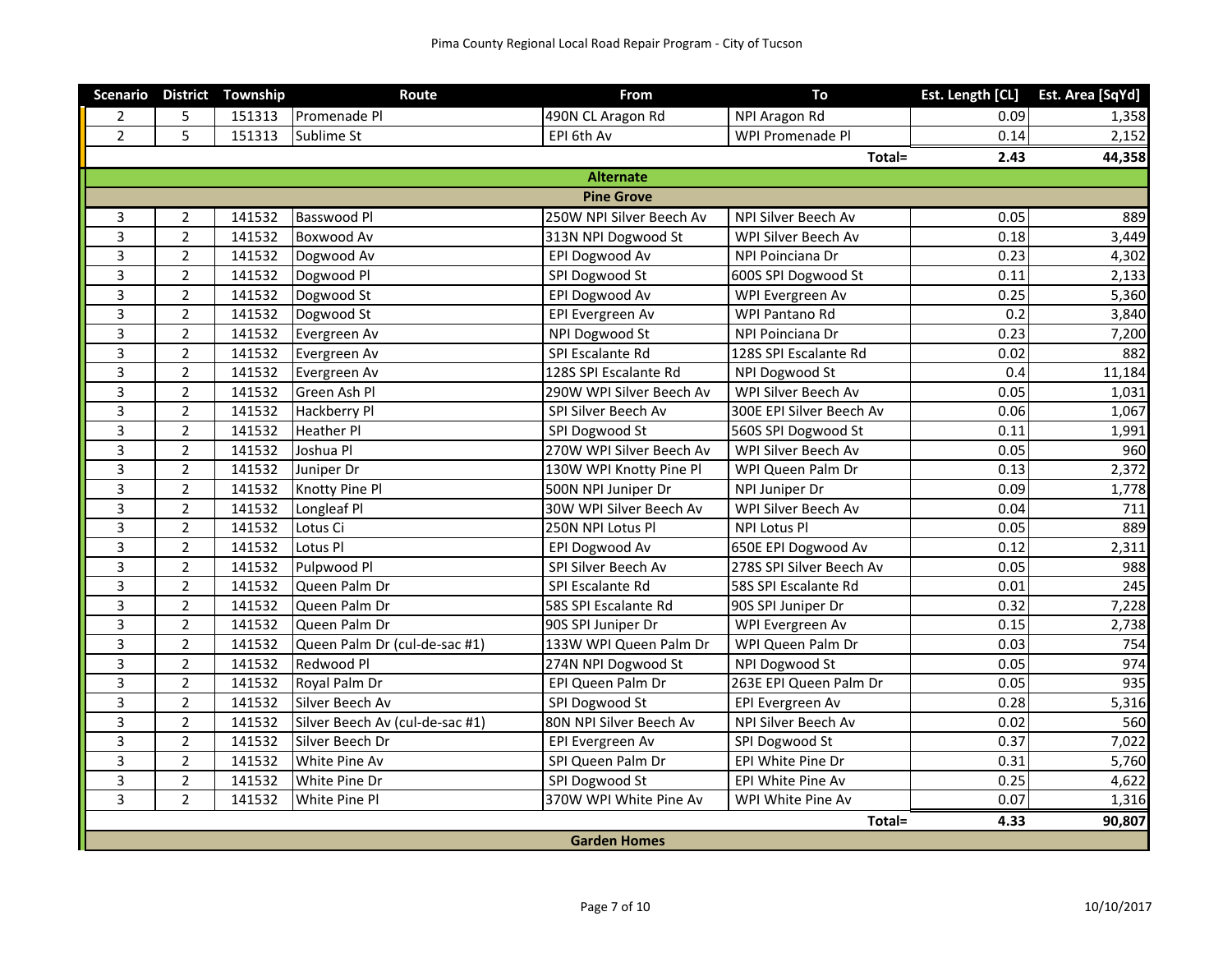|                         |                | Scenario District Township | Route                       | <b>From</b>                              | To                      |      | Est. Length [CL] Est. Area [SqYd] |
|-------------------------|----------------|----------------------------|-----------------------------|------------------------------------------|-------------------------|------|-----------------------------------|
| 3                       | 3              | 131325                     | 2nd Av                      | SPI Yavapai Rd                           | NPI Mohave Rd           | 0.12 | 2,560                             |
| $\overline{3}$          | 3              | 131325                     | Estrella Av                 | 400N NPI Yavapai Rd                      | NPI Yavapai Rd          | 0.08 | 1,067                             |
| $\overline{3}$          | $\overline{3}$ | 131325                     | Farr St                     | <b>EPI Incas Av</b>                      | WPI Fontana Av          | 0.07 | 1,387                             |
| 3                       | 3              | 131325                     | Fontana Av                  | SPI Prince Rd                            | NPI Fort Lowell Rd      | 0.48 | 10,204                            |
| 3                       | 3              | 131325                     | Geronimo Av                 | SPI Prince Rd                            | NPI Fort Lowell Rd      | 0.50 | 10,480                            |
| 3                       | 3              | 131325                     | Incas Av                    | SPI Navajo Rd                            | WPI Farr St             | 0.05 | 996                               |
| $\overline{3}$          | 3              | 131325                     | Los Altos Av                | SPI Prince Rd                            | NPI Fort Lowell Rd      | 0.50 | 10,480                            |
| $\overline{3}$          | $\overline{3}$ | 131325                     | Mohave Rd                   | <b>EPI Stone Av</b>                      | 625E EPI Stone Av       | 0.12 | 2,500                             |
| 3                       | 3              | 131325                     | Mohave Rd                   | 625E EPI Stone Av                        | WPI 1st Av              | 0.45 | 9,460                             |
| 3                       | 3              | 131325                     | Navajo Rd                   | EPI Stone Av                             | WPI 1st Av              | 0.62 | 14,467                            |
| 3                       | $\overline{3}$ | 131325                     | Windsor St                  | EPI Fontana Av                           | 240E EPI Fontana Av     | 0.05 | 747                               |
| $\overline{3}$          | 3              | 131325                     | Yavapai Rd                  | EPI Estrella Av                          | WPI 1st Av              | 0.45 | 9,460                             |
| $\overline{3}$          | $\overline{3}$ | 131325                     | Yavapai Rd                  | 250E CL Stone Av                         | EPI Estrella Av         | 0.08 | 1,728                             |
| $\overline{3}$          | 3              | 131325                     | Yavapai Rd                  | WPI Stone Av                             | 250E CL Stone Av        | 0.05 | 1,132                             |
|                         |                |                            |                             |                                          | Total=                  | 3.62 | 76,668                            |
|                         |                |                            |                             | <b>Green Acres Estates</b>               |                         |      |                                   |
| 3                       | 4              | 141504                     | Arena Dr                    | EPI Arena Vista Av                       | 140E EPI Arena Vista Av | 0.03 | 467                               |
| 3                       | 4              | 141504                     | Arena Vista Av              | EPI Arena Dr                             | NPI Green Acres Dr      | 0.1  | 1,833                             |
| $\overline{3}$          | $\overline{4}$ | 141504                     | <b>Green Acres Dr</b>       | 170W WPI Arena Vista Av                  | 326E EPI Rancho Ci      | 0.25 | 4,413                             |
| $\overline{3}$          | 4              | 141504                     | La Rienda Av                | SPI Green Acres Dr                       | NPI Wrightstown Rd      | 0.07 | 1,167                             |
| $\overline{\mathbf{3}}$ | 4              | 141504                     | La Rienda Av                | 150N NPI Rancho Ci                       | NPI Rancho Ci           | 0.03 | 500                               |
| $\overline{3}$          | 4              | 141504                     | Rancho Ci                   | NPI Green Acres Dr                       | NPI Green Acres Dr      | 0.13 | 2,333                             |
|                         |                |                            |                             |                                          | Total=                  | 0.61 | 10,713                            |
|                         |                |                            |                             | <b>Ridgeland Park, Rancho Del Rincon</b> |                         |      |                                   |
| $\mathbf{3}$            | 4              | 141526                     | Adrianne Pl                 | EPI Giovanna Dr                          | 580E EPI Giovanna Dr    | 0.11 | 1,933                             |
| 3                       | 4              | 141526                     | Domenic Ln                  | <b>EPI Giovanna Dr</b>                   | EPI Marissa Dr          | 0.19 | 4,328                             |
| $\overline{3}$          | 4              | 141526                     | Domenic Ln                  | EPI Marissa Dr                           | WPI Sky Castle Wy       | 0.10 | 1,833                             |
| 3                       | 4              | 141526                     | <b>Emily Dr</b>             | EPI Giovanna Dr                          | WPI Houghton Rd         | 0.49 | 8,633                             |
| 3                       | 4              | 141526                     | <b>Emily Pl</b>             | SPI Emily Dr                             | 560E EPI Emily Dr       | 0.11 | 1,867                             |
| 3                       | 4              | 141526                     | Eugenia Dr                  | EPI Giovanna Dr                          | WPI Marissa Dr          | 0.18 | 3,200                             |
| $\overline{3}$          | 4              | 141526                     | Giovanna Dr                 | SPI Stella Rd                            | 100S SPI Eugenia Dr     | 0.24 | 5,667                             |
| $\overline{3}$          | 4              | 141526                     | Giovanna Dr                 | 100S SPI Eugenia Dr                      | EPI Giovanna Pl         | 0.20 | 4,733                             |
| $\overline{\mathbf{3}}$ | 4              | 141526                     | Giovanna Dr (cul-de-sac #1) | 96W WPI Giovanna Dr                      | WPI Giovanna Dr         | 0.02 | 704                               |
| $\overline{3}$          | 4              | 141526                     | Giovanna Pl                 | EPI Giovanna Dr                          | 300E EPI Giovanna Dr    | 0.06 | 1,000                             |
| 3                       | 4              | 141526                     | Jester Ct                   | <b>EPI King Manor Dr</b>                 | EPI Mountain Manor Dr   | 0.04 | 783                               |
| 3                       | 4              | 141526                     | King Manor Dr               | EPI Jester Ct                            | WPI Sky Castle Wy       | 0.10 | 1,800                             |
| 3                       | 4              | 141526                     | Leila Dr                    | EPI Giovanna Dr                          | WPI Marissa Dr          | 0.14 | 2,383                             |
| $\overline{3}$          | $\overline{4}$ | 141526                     | Marissa Dr                  | SPI Emily Dr                             | NPI Domenic Ln          | 0.21 | 3,767                             |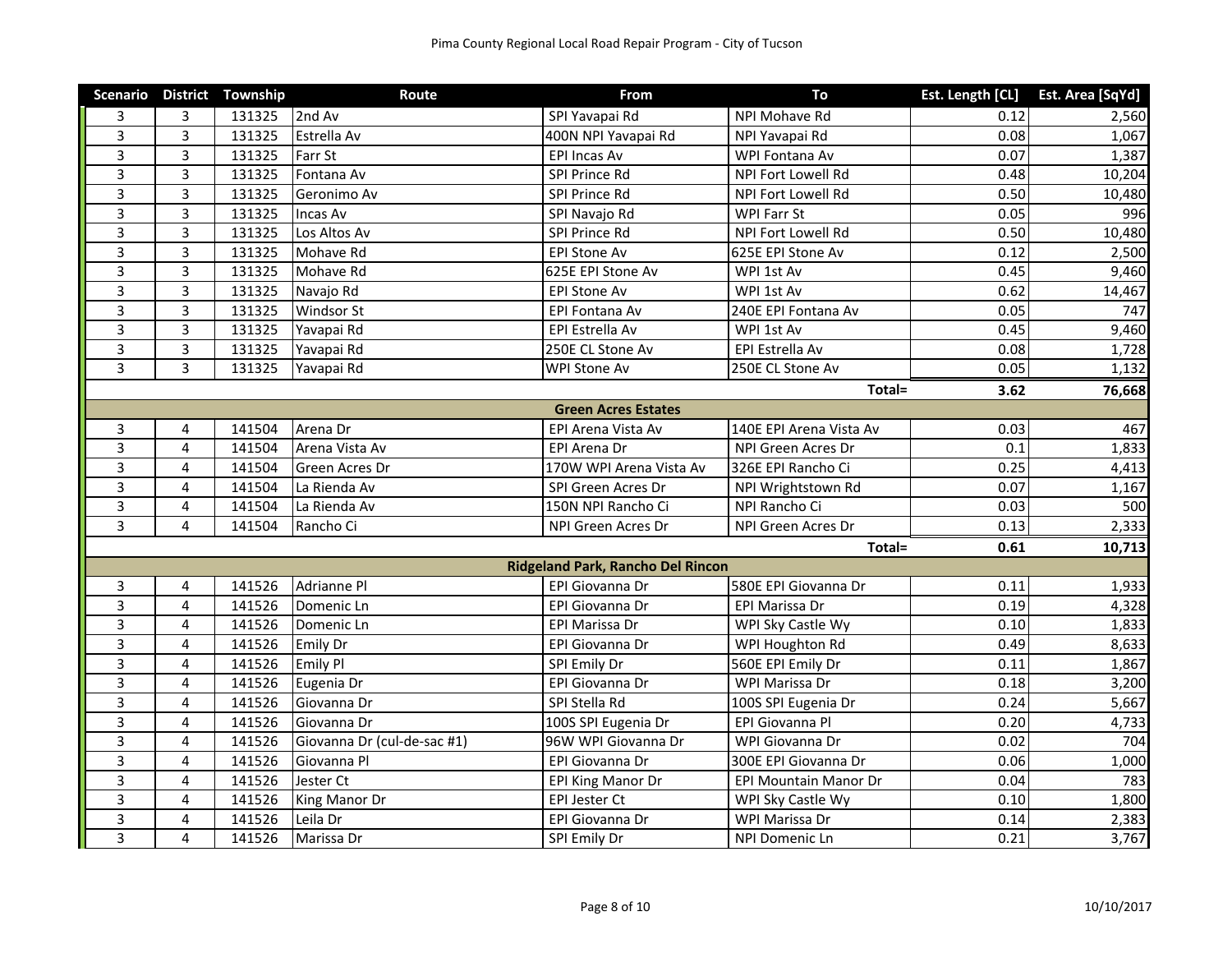|                |                | Scenario District Township | Route                   | <b>From</b>                                | To                          |      | Est. Length [CL] Est. Area [SqYd] |
|----------------|----------------|----------------------------|-------------------------|--------------------------------------------|-----------------------------|------|-----------------------------------|
| 3              | 4              | 141526                     | Marissa Dr              | SPI Stella Rd                              | NPI Emily Dr                | 0.11 | 1,900                             |
| 3              | $\overline{4}$ | 141526                     | Marissa Pl              | 30W WPI Marissa Dr                         | OW WPI Marissa Dr           | 0.04 | 800                               |
| $\overline{3}$ | $\overline{4}$ | 141526                     | Mountain Manor Dr       | EPI Jester Ct                              | WPI Sky Castle Wy           | 0.07 | 1,287                             |
| 3              | $\overline{4}$ | 141526                     | Nicaragua Ln            | EPI Giovanna Dr                            | WPI Marissa Dr              | 0.19 | 3,367                             |
| 3              | 4              | 141526                     | Sky Castle Wy           | 400W WPI Domenic Ln                        | WPI Houghton Rd             | 0.30 | 6,756                             |
| 3              | 4              | 141526                     | Stella Rd               | EPI Bonanza Av                             | 830E EPI Marissa Dr         | 0.34 | 7,276                             |
| $\overline{3}$ | 4              | 141526                     | Stella Rd (eyebrow #1)  | SPI Stella Rd                              | 72S SPI Stella Rd           | 0.01 | 640                               |
| $\overline{3}$ | 4              | 141526                     | Victoria Ln             | EPI Giovanna Dr                            | 600E EPI Giovanna Dr        | 0.11 | 2,000                             |
|                |                |                            |                         |                                            | Total=                      | 3.36 | 66,657                            |
|                |                |                            |                         | <b>Encanto Park</b>                        |                             |      |                                   |
| 3              | 5              | 141409                     | 1st St                  | <b>EPI Camino Miramonte</b>                | <b>WPI Jones Bl</b>         | 0.12 | 2,194                             |
| 3              | $\overline{5}$ | 141409                     | 1st St                  | EPI Country Club Rd                        | 492E EPI Anderson Bl        | 0.18 | 3,696                             |
| 3              | 5              | 141409                     | 1st St                  | 240W WPI Holly Av                          | 240E EPI Holly Av           | 0.09 | 1,707                             |
| 3              | 5              | 141409                     | 2nd St                  | EPI Country Club Rd                        | 150W WPI Camino Miramon     | 0.18 | 3,406                             |
| 3              | 5              | 141409                     | 2nd St                  | 150W WPI Camino Miramont                   | WPI Jones Bl                | 0.15 | 2,607                             |
| 3              | 5              | 141409                     | 2nd St                  | 240W WPI Holly Av                          | WPI Palo Verde Bl           | 0.11 | 2,041                             |
| 3              | 5              | 141409                     | 3rd St                  | <b>EPI Anderson Bl</b>                     | 310W WPI Camino Miramon     | 0.12 | 2,276                             |
| 3              | 5              | 141409                     | 3rd St                  | EPI Country Club Rd                        | NPI 3rd St                  | 0.11 | 2,133                             |
| $\overline{3}$ | 5              | 141409                     | 3rd St                  | 310W WPI Camino Miramont EPI Palo Verde Bl |                             | 0.28 | 5,610                             |
| $\overline{3}$ | 5              | 141409                     | 4th St                  | <b>EPI Country Club Rd</b>                 | 966E EPI Country Club Rd    | 0.18 | 3,220                             |
| 3              | 5              | 141409                     | 4th St                  | EPI Crest Dr                               | WPI Palo Verde Bl           | 0.27 | 5,417                             |
| 3              | 5              | 141409                     | Anderson Bl             | SPI Speedway Bl                            | NPI 3rd St                  | 0.23 | 4,940                             |
| 3              | 5              | 141409                     | <b>Bunell St</b>        | EPI Jones Bl                               | WPI Palo Verde Bl           | 0.10 | 1,355                             |
| $\overline{3}$ | 5              | 141409                     | <b>Camino Miramonte</b> | SPI Speedway Bl                            | NPI 5th St                  | 0.52 | 11,484                            |
| $\overline{3}$ | 5              | 141409                     | Crest Dr                | <b>EPI Edgemont St</b>                     | NPI Terra Alta Bl           | 0.12 | 2,304                             |
| 3              | 5              | 141409                     | <b>Edgemont St</b>      | EPI Crest Dr                               | WPI Palo Verde Bl           | 0.08 | 1,486                             |
| 3              | 5              | 141409                     | Hawthorne St            | <b>EPI Anderson Bl</b>                     | 30W WPI Camino Miramont     | 0.11 | 2,332                             |
| 3              | 5              | 141409                     | Hawthorne St            | 30W WPI Camino Miramonte                   | WPI Holly Pl                | 0.25 | 4,467                             |
| $\overline{3}$ | 5              | 141409                     | <b>Holly Av</b>         | SPI Speedway Bl                            | NPI 2nd St                  | 0.12 | 2,276                             |
| $\overline{3}$ | 5              | 141409                     | Holly Pl                | WPI Hawthorne St                           | NPI 3rd St                  | 0.06 | 1,102                             |
| $\overline{3}$ | 5              | 141409                     | Jones Bl                | <b>EPI Bunell St</b>                       | NPI 5th St                  | 0.10 | 1,531                             |
| 3              | 5              | 141409                     | Jones Bl                | WPI 1st Av                                 | NPI Hawthorne St            | 0.12 | 2,204                             |
| 3              | 5              | 141409                     | Terra Alta Bl           | EPI Country Club Rd                        | <b>WPI Camino Miramonte</b> | 0.34 | 7,120                             |
| 3              | 5              | 141409                     | Terra Alta Bl           | <b>EPI Jones BI</b>                        | WPI Palo Verde Bl           | 0.10 | 1,381                             |
|                |                |                            |                         |                                            | Total=                      | 4.04 | 78,289                            |
|                |                |                            |                         | <b>Hayhurst Addition</b>                   |                             |      |                                   |
| 3              | 5              | 141314                     | 18th St                 | EPI Kroeger Ln                             | WPI I10 Eastbound Frontage  | 0.13 | 2,333                             |
| $\overline{3}$ | 5              | 141314                     | 19th St                 | EPI Kroeger Ln                             | WPI I10 Eastbound Frontage  | 0.14 | 2,327                             |